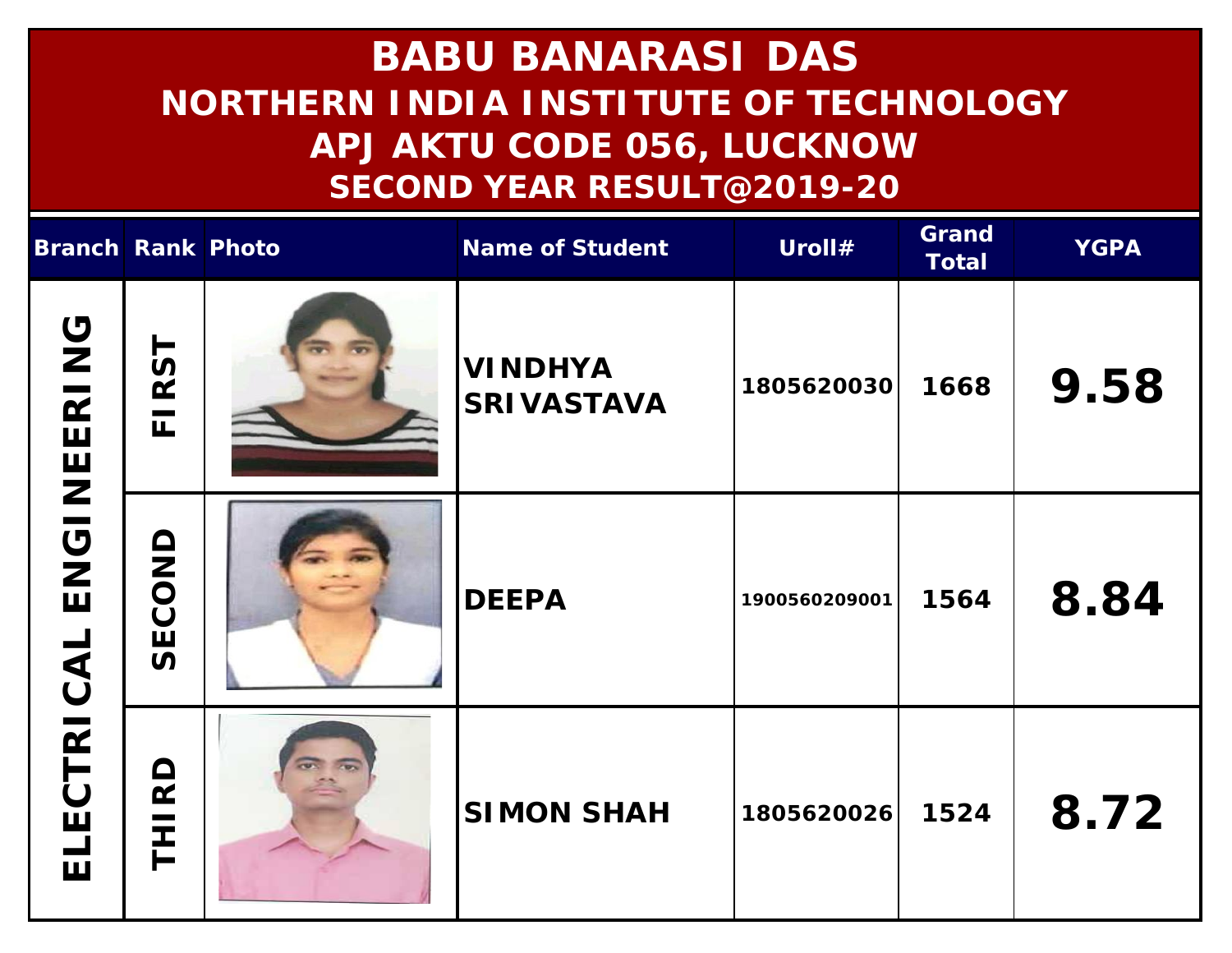| Branch Rank Photo       |                               |                               | Name of Student                | Uroll#     | Grand<br>Total | <b>YGPA</b> |
|-------------------------|-------------------------------|-------------------------------|--------------------------------|------------|----------------|-------------|
| ENGG.<br><b>SCIENCE</b> | RST<br>$\mathsf{L}\mathsf{L}$ |                               | PRATIBHA<br><b>GUPTA</b>       | 1805610075 | 1667           | 9.51        |
|                         | SECONI                        | MOHD UZAIR KHAN<br>07-12-2017 | <b>MOHD UZAIR</b><br>KHAN      | 1805610062 | 1652           | 9.49        |
| COMPUTER                | RD<br><br>王                   |                               | <b>GARIMA</b><br><b>SAXENA</b> | 1805610045 | 1578           | 8.95        |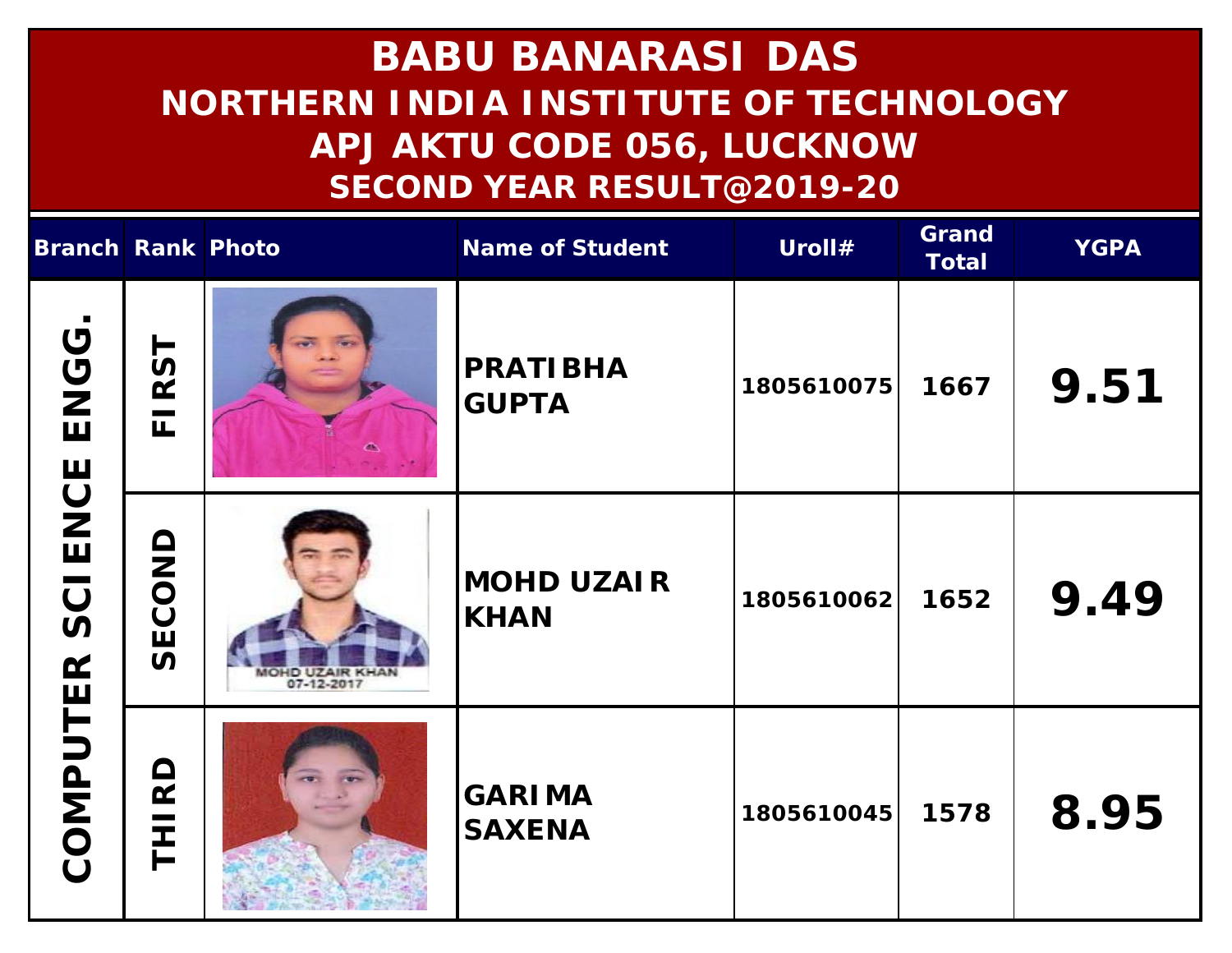| Branch Rank Photo     |                                | Name of Student                 | Uroll#     | Grand<br>Total | <b>YGPA</b> |
|-----------------------|--------------------------------|---------------------------------|------------|----------------|-------------|
| NFORMATION TECHNOLOGY | RST<br>$\overline{\mathbf{L}}$ | SONALI KUMARI                   | 1805613049 | 1602           | 9.09        |
|                       | SECOND                         | <b>HIMANSHU</b><br><b>KUMAR</b> | 1805613027 | 1567           | 8.93        |
|                       | THIRD                          | <b>BHAGYASHREE</b>              | 1805613018 | 1483           | 8.51        |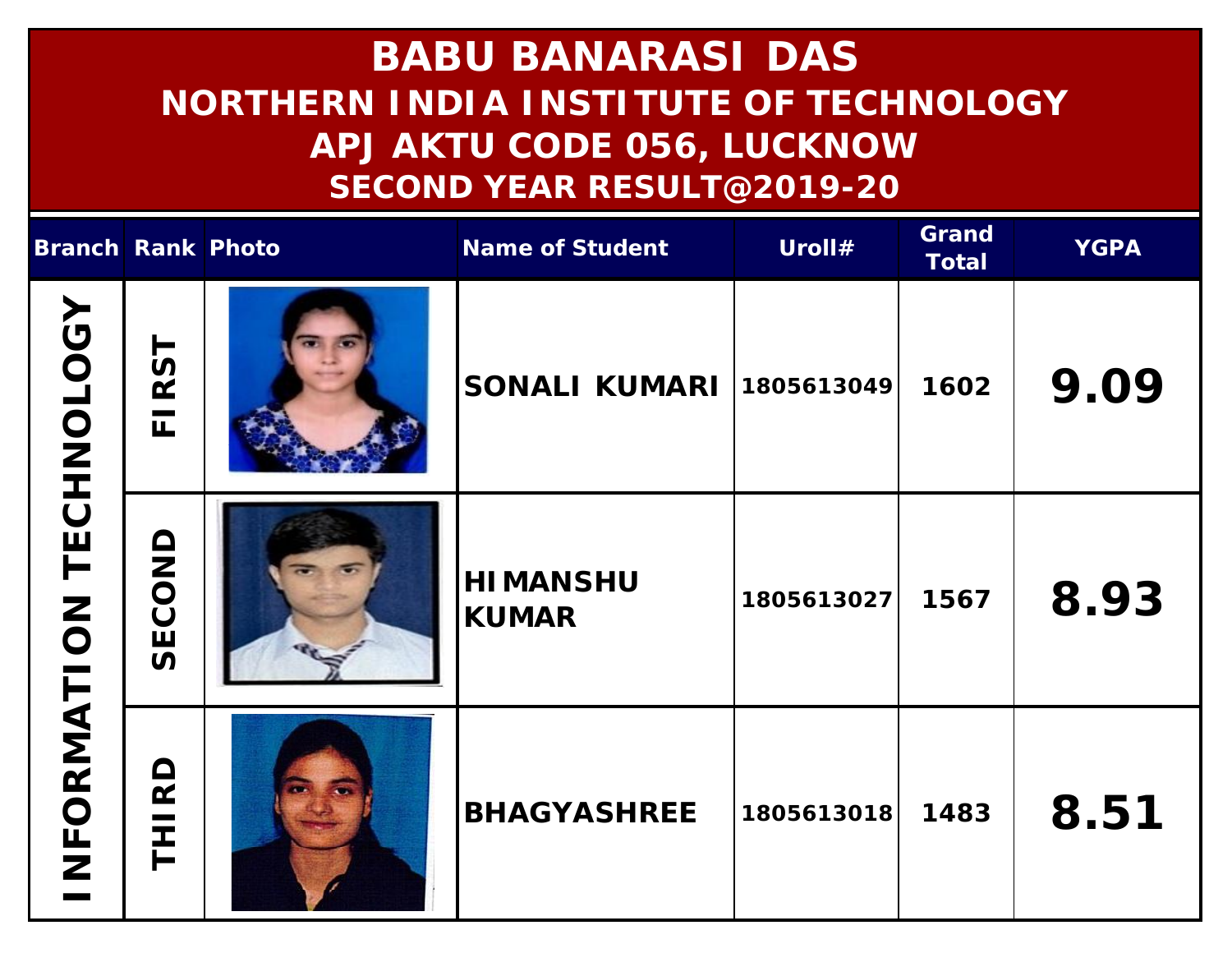| Branch Rank Photo                   |                                | Name of Student                     | Uroll#     | Grand<br>Total | <b>YGPA</b> |
|-------------------------------------|--------------------------------|-------------------------------------|------------|----------------|-------------|
| & COMMUNICATION ENGG.<br>ELECTRONIC | RST<br>$\overline{\mathbf{L}}$ | MAHIMA VERMA                        | 1805631015 | 1600           | 8.88        |
|                                     | SECOND                         | <b>KHUSHI GUPTA</b>                 | 1805631014 | 1518           | 8.74        |
|                                     | $\overline{R}$<br>王            | <b>AMRITANSHU</b><br><b>KASHYAP</b> | 1805631003 | 1561           | 8.72        |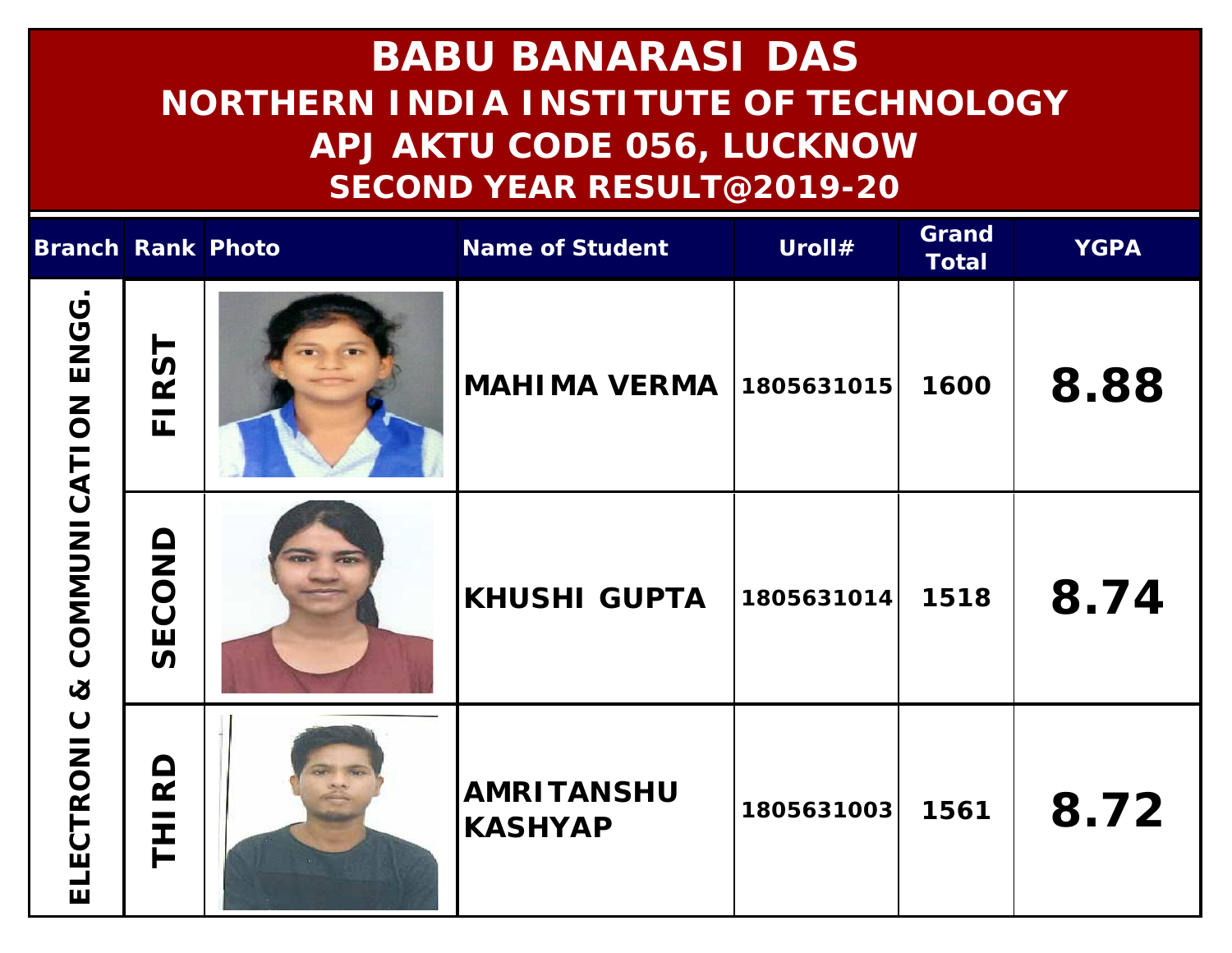| Branch Rank Photo   |                                |              | Name of Student                      | Uroll#     | Grand<br>Total | <b>YGPA</b> |
|---------------------|--------------------------------|--------------|--------------------------------------|------------|----------------|-------------|
| ENGG.<br>MECHANICAL | RST<br>$\overline{\mathbb{L}}$ |              | <b>ALOK SHARMA</b>                   | 1805640003 | 1545           | 8.84        |
|                     | SECOND                         | AYUSH PANDEY | <b>AYUSH PANDEY</b>                  | 1805640004 | 1501           | 8.65        |
|                     | $\Omega$<br>王                  |              | <b>SYED MOHD ALI</b><br><b>ZAIDI</b> | 1805640026 | 1469           | 8.39        |